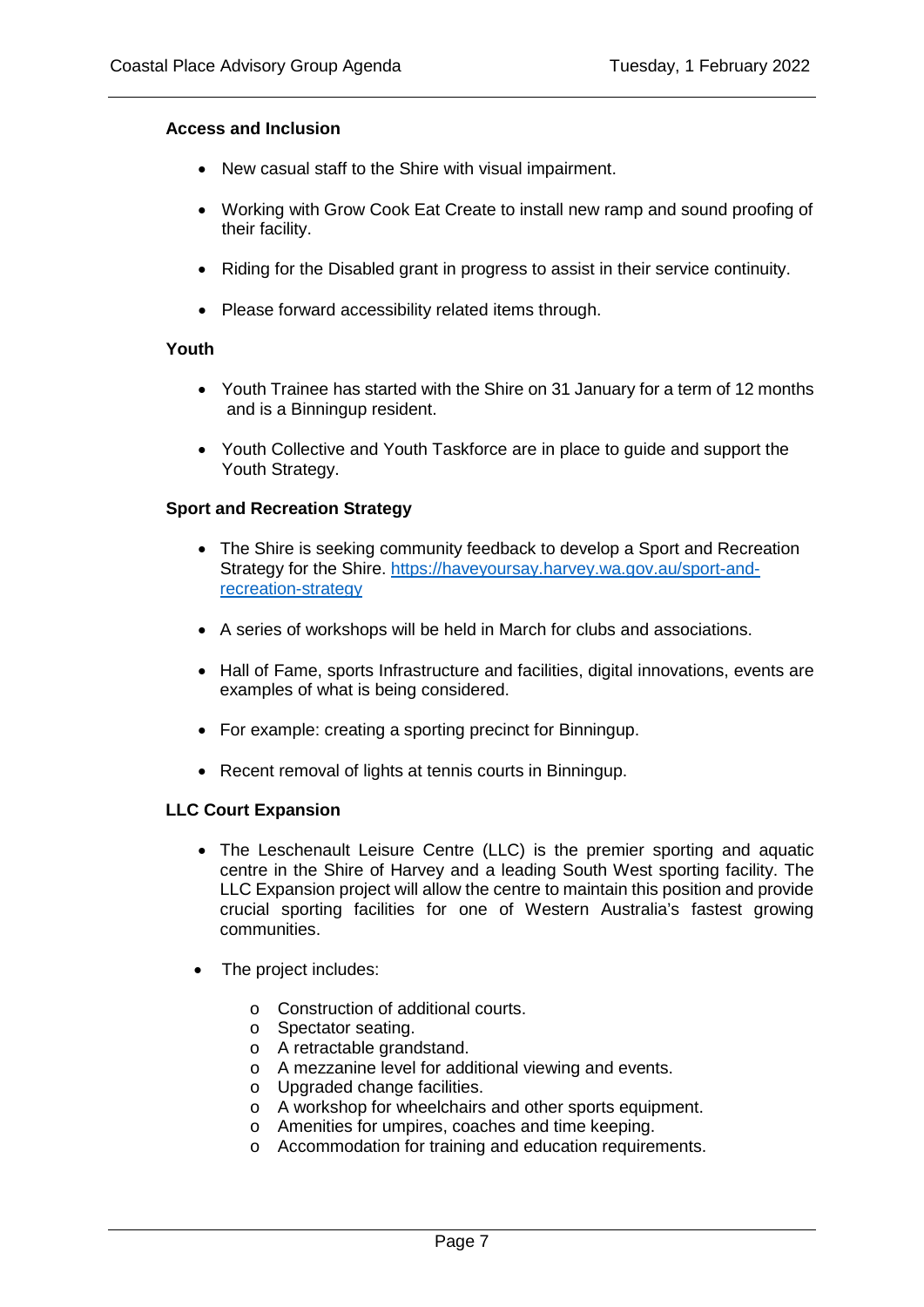• The development will focus on the principles of universal design to maximise on the regions ability to provide a sporting and event space in which interactions are inclusive.

# **Community Garden Policy**

- Based on success of Binningup Community Garden and at request of Council a policy is being developed.
- Cr. Bromham raised the use of verges and the potential for community use of this space. This will not be included in the scope of the policy however, there are future plans to investigate this.

# **Community Citizen of the Year**

• Congratulations to the Sue Della on her Community Citizen of the Year Award.

# **9.4 Director Corporate Services Update**

## **CCTV Strategy**

A specialised consultant, Redfish Technologies, is currently undertaking the development of a CCTV Strategy with the aim of ensuring CCTV systems employed going forward meet required standards, are future proof and fulfil the CCTV requirements of the Shire and the community.

The draft strategy will be presented to 18 February meeting of the Community Safety and Crime Prevention Advisory Group. There is state funding available between \$25,000 and \$300,000 for community safety works. Once the strategy is in place, the Shire can investigate what funding can be applied for.

### **9.5 Director Infrastructure Services Update**

### **New Binningup playground**

The new playground was opened in December last year. A naming competition for the ship will be advertised shortly. There have been some acts of vandalism on the playground, with CCTV to be installed according to the strategy as previously mentioned.

### **Waste Services**

In late 2021, the Shire's Waste and Safety Services Business Unit undertook consultation regarding the waste services the Shire provides. This feedback is currently being collated and reviewed in order to develop a plan to work towards a more sustainable future.

# **9.6 Director Sustainable Development Update**

### **Harvey Region Tourism Road Map 2031 Implementation Plan**

At the December OCM, Council endorsed the Harvey Region Tourism Road Map 2031 Implementation Plan and Executive Summary (refer to *Attachment 2* and *3*), which set out an ambitious vision for the visitor economy in the Shire of Harvey.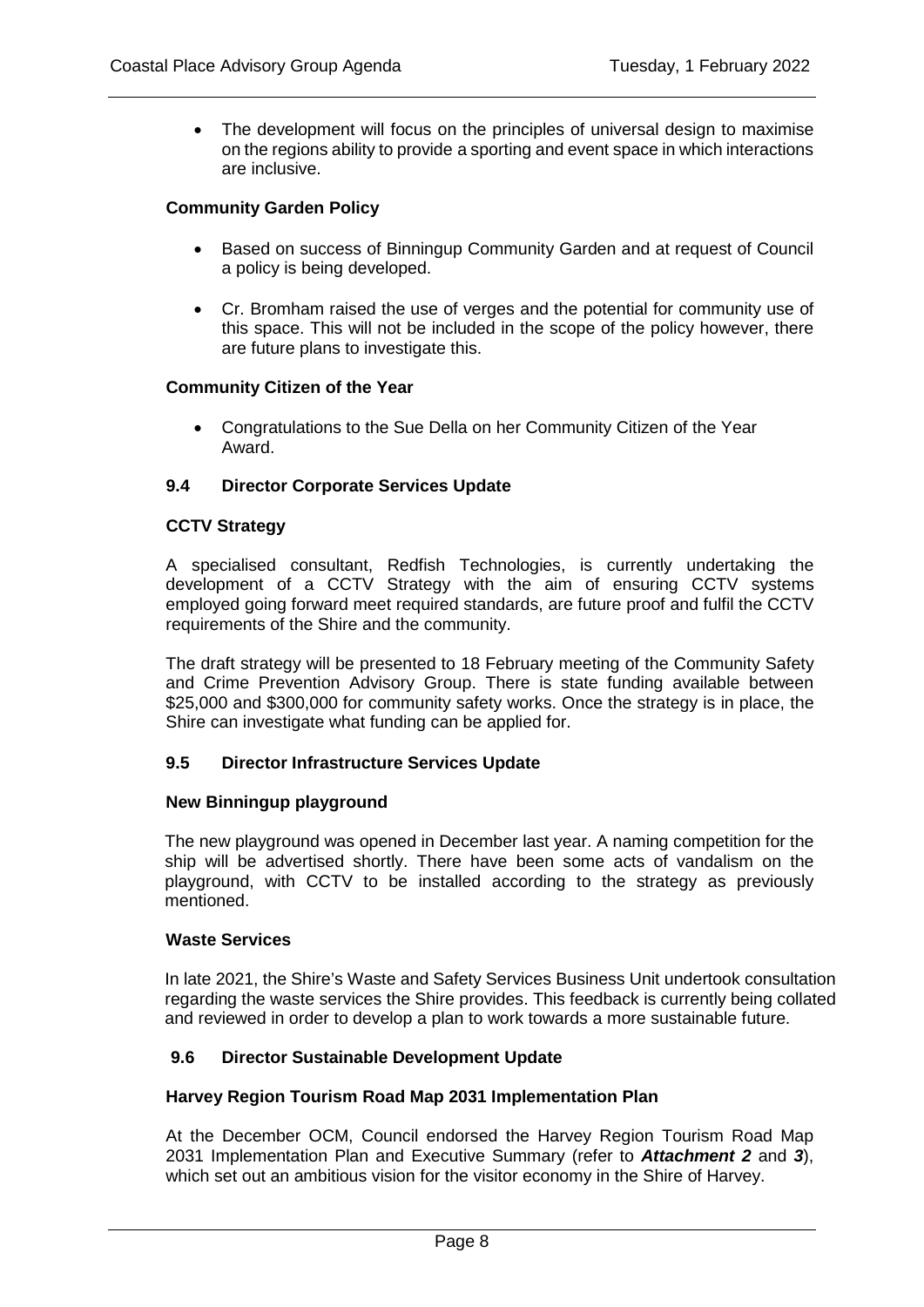The Tourism Road Map 2031 is guided by a framework of six strategic goals, objectives and priority initiatives, and measured and reported by a key performance framework.

Strategic Goal 1 – Destination Governance

• To establish tourism as front of mind within the Shire of Harvey and Harvey Region.

Strategic Goal 2 – Destination Development

• To foster investment to improve the Harvey Region's product offering and visitor appeal.

Strategic Goal 3 – Industry Support

• To lead, support and maximise the capacity for sustainable growth.

Strategic Goal 4 – Visitor Servicing

• To provide an exceptional, effective, and accessible visitor servicing experience.

Strategic Goal 5 – Destination Marketing

• To create destination events focused on our brand values and core experiences to deliver economic benefit and add vibrancy to our communities.

Strategic Goal 6 – Destination Events

• To create destination events focused on our brand values and core experiences to deliver economic benefit and add vibrancy to our communities.

# **Location Names**

Presented for consideration are a list of location which require confirmation of name in order to:

- 1. Update Google Maps
- 2. Erect directional signage; and
- 3. Update the Harvey Region Visitor Map.

### **Binningup**

- 1. Weedies
- 2. West Coast Lookout
- 3. Valentine or Valentine's Lookout and Beach
- 4. Windmill Reserve
- 5. Other any other beach, surf breaks, fishing or path locations that should be officially named?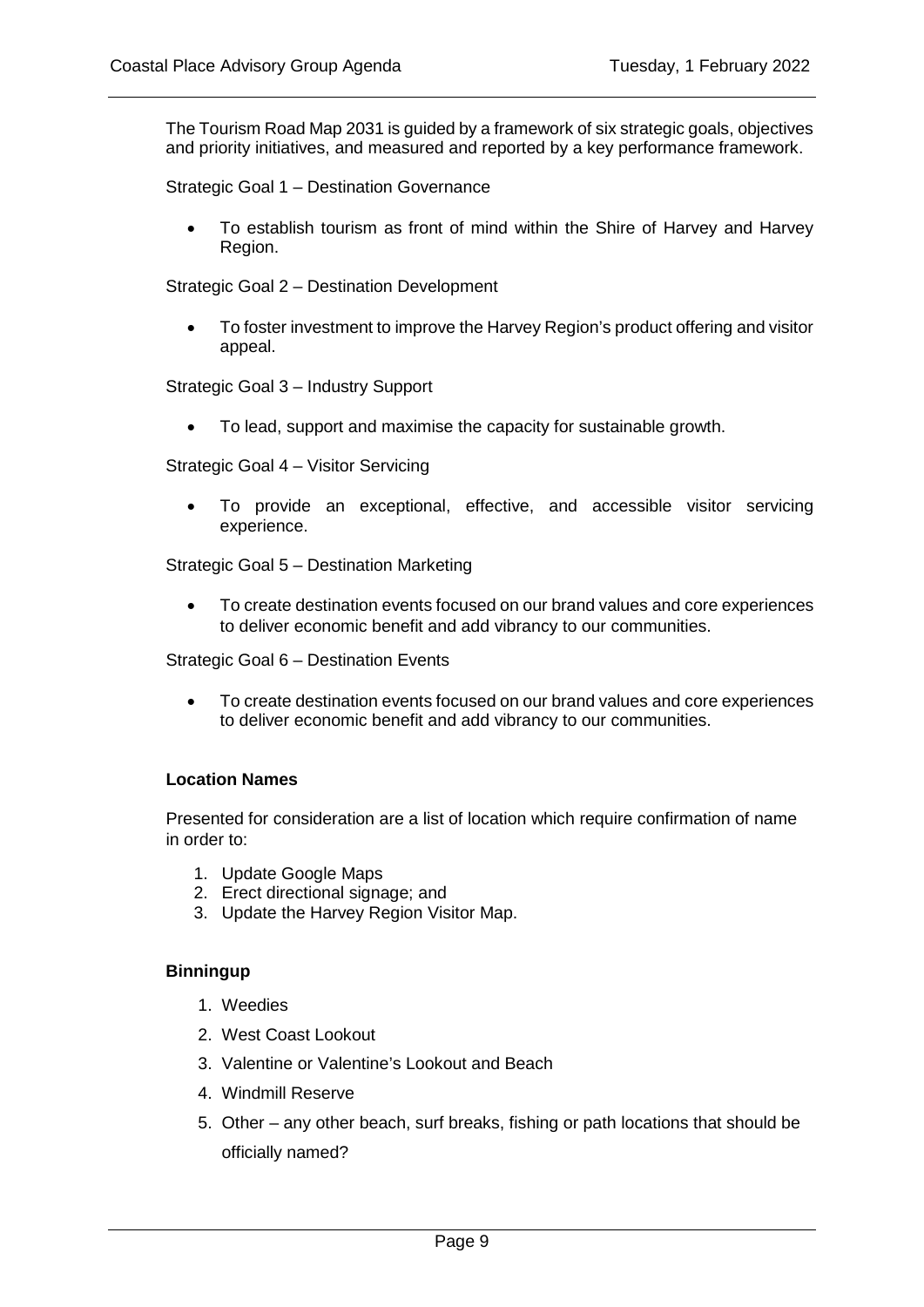a. Lions Park? Was on the agenda to be renamed back to the Pioneer Park. Lions club no longer in the area.

# **Myalup**

- 1. Yalgorup National Park
- 2. 100 Acre Wood
- 3. Ray Road Beach Pat
- 4. Other any other beach, surf breaks, fishing or path locations that should be officially named?
- a. Ski Club site vs Mylup day use site

Discussion included:

- Locations have GPS attached to them.
- Local Noongar elders need to be contacted and naming of places to be discussed.
- There might be some places that are not listed on the map.

Other places that community members mentioned might not be on the list include:

- Spinghill point.
- 4x4 access to the beach on Binningup Beach.

# **Action 54:**

## **Shire officers to use Have Your Say to determine the names for localities in Myalup and Binningup.**

# **Neighborhood Watch Sign**

Request for the sign to be put back. The Shire has representation on the Neighborhood Watch Board and will look into current strategies and initiatives to support community safety in Binningup.

An action was raised regarding the signage strategy review and progress. The Shire got initial feedback on what to do and what was required, however it is still in progress.

# **Action 55: Shire officer to investigate Neighbourhood Watch strategies and initiatives to support community safety in Binningup.**

# **9.7 Myalup Trails**

Item carried forward to next meeting.

# 10. Next Meeting

The next meeting is scheduled for Tuesday, 3 May 2022 at 12pm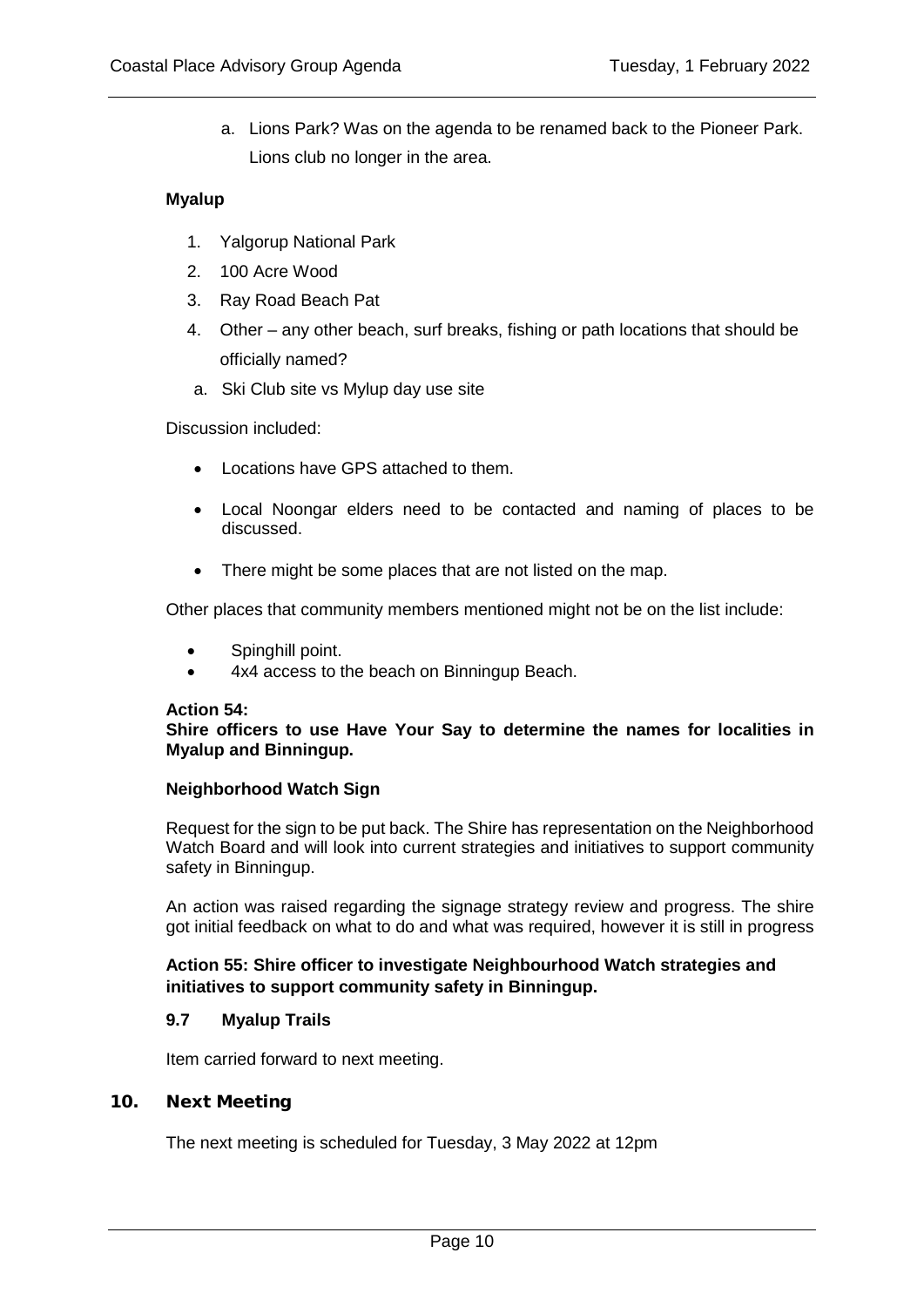# 11. Closure

The meeting was closed at 1.06pm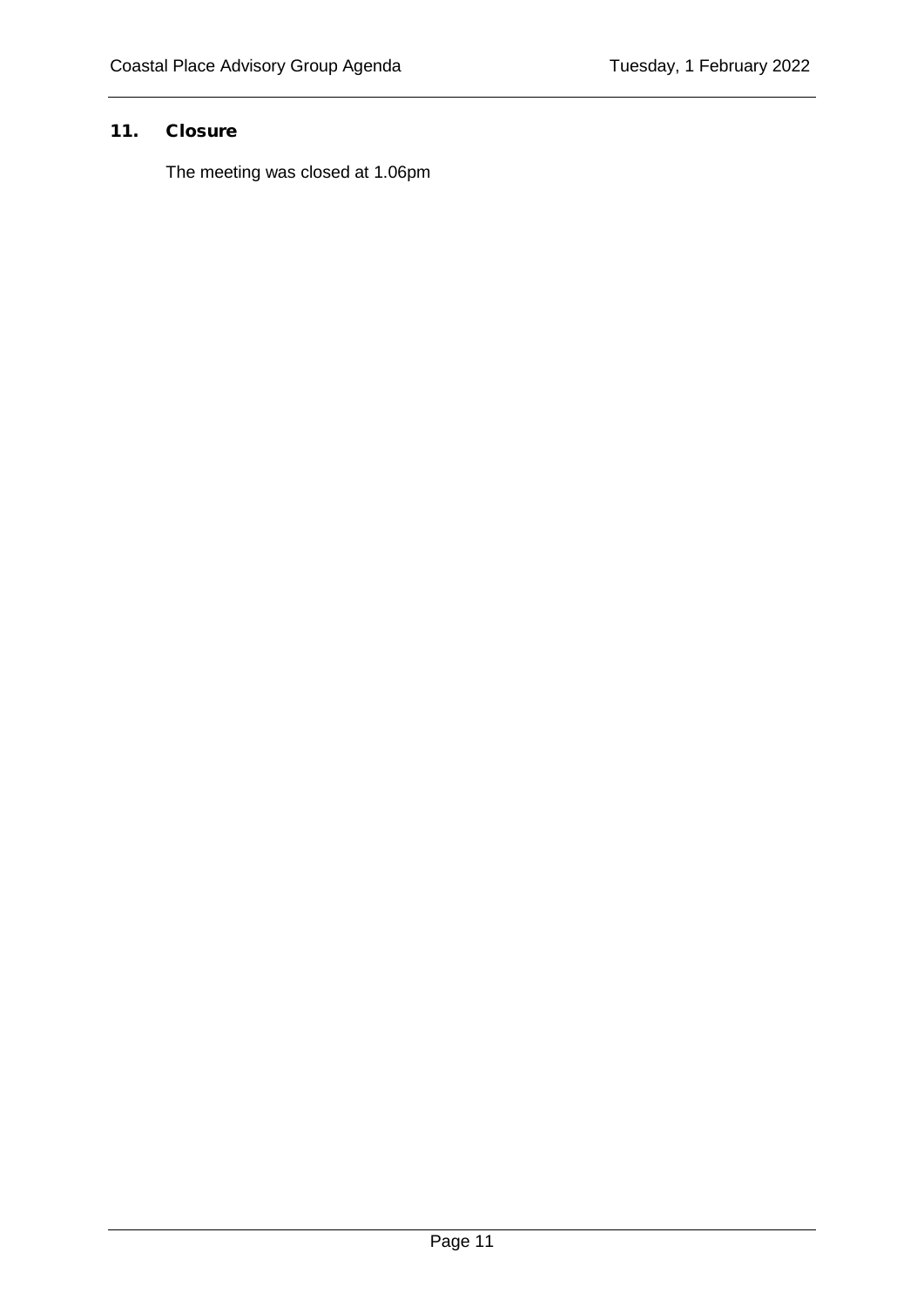

# $\text{Concept Formula}$   $\text{Form item 5.7}$  Attachment 5.7.6 Current Actions Register

| <b>Meeting Date</b> | <b>Action and Subject</b>                                                                                                | <b>Responsible</b>                                               | <b>Status</b>                                                                                                                   |
|---------------------|--------------------------------------------------------------------------------------------------------------------------|------------------------------------------------------------------|---------------------------------------------------------------------------------------------------------------------------------|
| March 2021          | <b>Action 46:</b><br>Shire Officers to investigate impermanent shade options for Binningup Beach.                        | Community and<br>Lifestyle/Infrastructure<br>Services            | In progress.                                                                                                                    |
| March 2021          | <b>Action 47:</b><br>Shire Officers to investigate the renaming of Lion's Park, Binningup.                               | Community and<br>Lifestyle/Sustainable<br>Development            | In progress. To be included in<br>Action 51.                                                                                    |
| February 2022       | <b>Action 48:</b><br>Continue the discussion on long tern beach access and stability                                     | Community and<br>Lifestyle/Sustainable<br>Development            | In progress.                                                                                                                    |
| February 2022       | <b>Action 49:</b><br>Shire officers to review management agreement regarding maintenance at the<br>Binningup Youth Camp. | Sustainable<br>Development                                       | In progress. Shire Officers to<br>liaise with Binningup Youth Camp.                                                             |
| February 2022       | <b>Action 50:</b><br>Shire officers to inform members regarding requirements for vaccination<br>status checks.           | Sustainable<br>Development                                       | Complete. Information distributed<br>with Minutes.                                                                              |
| February 2022       | <b>Action 51:</b><br>Shire officers to investigate removal of the Golf Course sign                                       | Community and<br>Lifestyle/<br>Infrastructure<br><b>Services</b> | In progress                                                                                                                     |
| February 2022       | <b>Action 52:</b><br>Shire Officers to investigate removal of the trees near Country Club.                               | Infrastructure<br><b>Services</b>                                | Community Member to send<br>through photographs of where<br>trees are located.                                                  |
| February 2022       | <b>Action 53:</b><br>Shire to investigate possible solutions to rubbish overflow near beach                              | Sustainable<br>Development                                       | Manager Waste and Safety<br>Services reported they have<br>placed extra skip bins over the<br>Christmas holiday period and will |